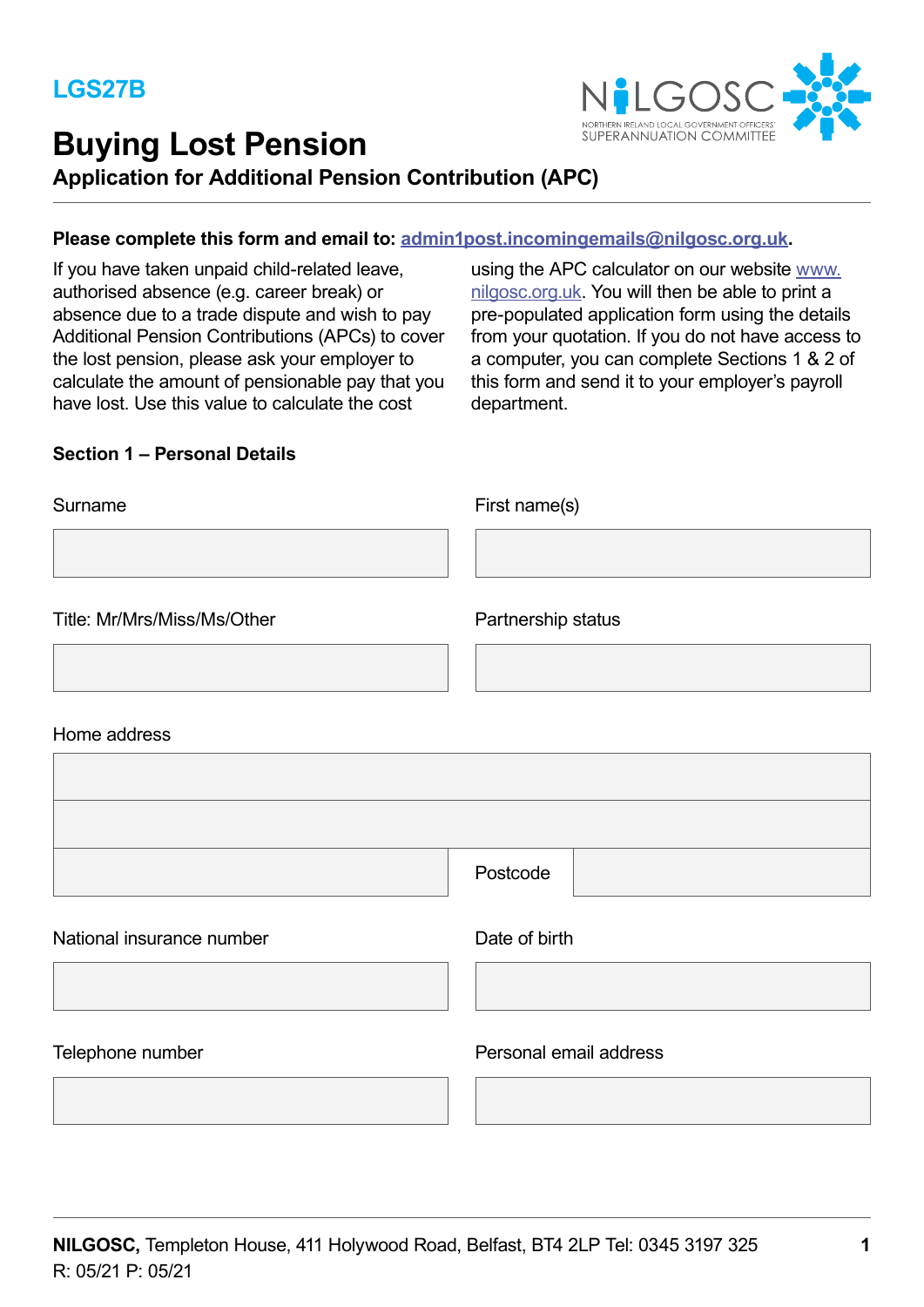## **LGS27B Buying Lost Pension**

 $($  )

 $\bigcap$ 

**OR** 



| Section 1 continued                                                                                                                                                                                            |                       |  |
|----------------------------------------------------------------------------------------------------------------------------------------------------------------------------------------------------------------|-----------------------|--|
| Employer                                                                                                                                                                                                       | <b>Email address</b>  |  |
|                                                                                                                                                                                                                |                       |  |
|                                                                                                                                                                                                                |                       |  |
| <b>Section 2 – Details of election</b> (to be completed by the member)                                                                                                                                         |                       |  |
| Reason for absence (please tick)                                                                                                                                                                               |                       |  |
| Child-related $($<br>Other authorised absence $( )$                                                                                                                                                            | Trade dispute $($     |  |
| Section of the scheme during absence (please tick)                                                                                                                                                             |                       |  |
| Main section<br>$50/50$ section $($                                                                                                                                                                            |                       |  |
| <b>Dates of absence</b>                                                                                                                                                                                        |                       |  |
| From                                                                                                                                                                                                           | To                    |  |
| Additional pension I would like to buy<br>£                                                                                                                                                                    | per year              |  |
| You can get this figure from the Results section of the Lost Pension Calculator on our website. Once<br>you input your details this figure will be shown under the heading Annual pension lost during absence. |                       |  |
| I would like to pay by instalments<br>£                                                                                                                                                                        | per month<br>per week |  |

The additional lump sum payment is  $\mathbb{E}$   $\mathbb{E}$   $\mathbb{E}$  lump sum

I would like to pay over a period of year(s)

I would like to pay by a lump sum payment.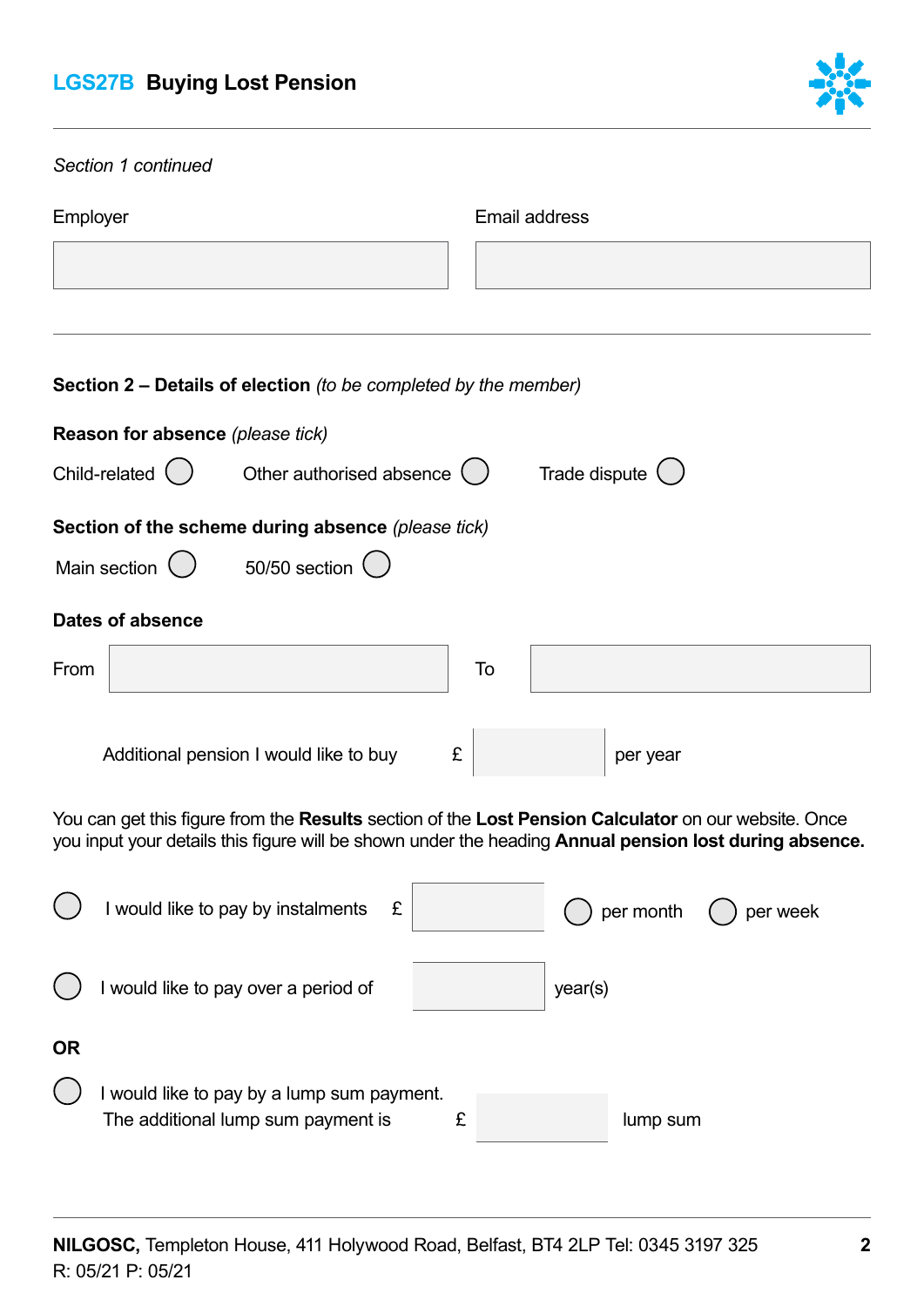### **LGS27B Buying Lost Pension**



#### *Section 2 continued*

 $\overline{a}$ I would like for the lump sum to be deducted from my next salary payment (this will only be possible if your salary is large enough to cover the full cost of the APC)

I. I would like to be invoiced for the full amount

Signature\* Date **Date** 

*\* By typing your name you are signing this form electronically. You agree that your electronic signature is the legal equivalent of your manual signature. You are also confirming that the information you have provided is accurate and complete, to the best of your knowledge and belief.* 

**Please send this form along with your quotation to your employer. Your employer will complete Section 3 and forward your application to NILGOSC.** 

#### **Section 3 – This section to be completed by the employer**

Employee name **NILGOSC** reference number

This APC election relates to an authorised unpaid absence or absence due to a trade dispute.

#### **Dates of absence**

From To the contract of the contract of the contract of the contract of the contract of the contract of the contract of the contract of the contract of the contract of the contract of the contract of the contract of the co